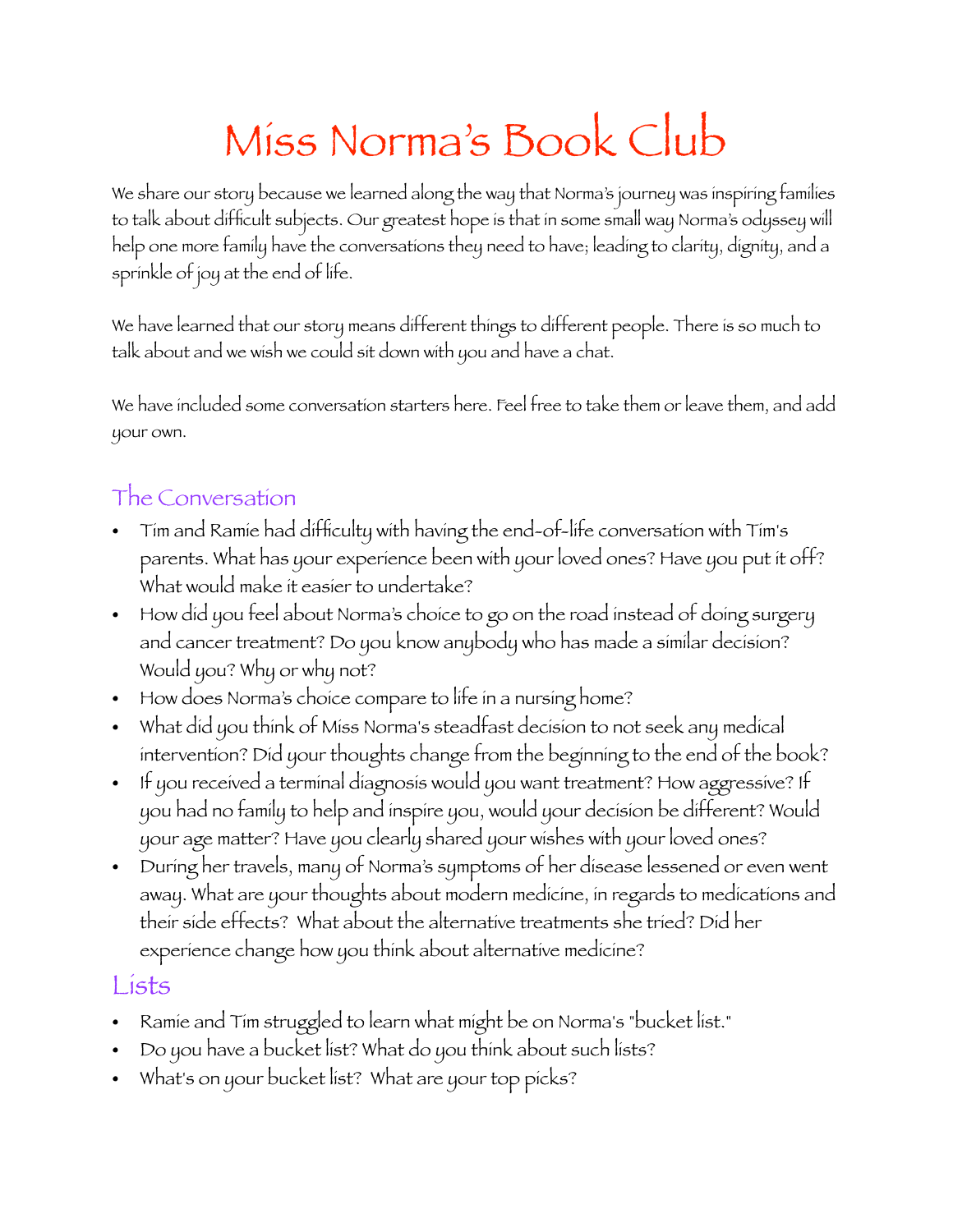- Would you do anything differently if you knew you had a certain amount of time?
- If you have a bucket list, has anything been added since reading this book?

#### **Travel**

• Have you ever lived a nomadic life like Tim and Ramie? If not, would you like to do that and if so, where would you want to go?

#### • Stuff

- Tim, Ramie and Norma left without cleaning the house and only took two throw cushions out of practicality, rather than attachment. When you travel, do you have to clean to perfection before leaving?
- If you were leaving like Norma was, what would you take with you?
- What role do possessions play in your life?

#### Pets

- What role do you think Ringo played in Miss Norma's journey for everyone involved?
- Do pets bring you joy, peace or anxiety?
- Ringo was an important part of Norma's life while in the RV. Do you think that pets offer health benefits to their humans?
- How did Ringo help Norma? Tim and Ramie?

### Story

- Everyone has a story. Tim often talks in the book about getting to know his mom better during their trip. Do we ever truly know our parents?
- Miss Norma was a World War II veteran. Did you recognize any of Miss Norma's values in the people you have known from the "Greatest Generation?" Maybe that is you!
- Did reading Driving Miss Norma bring back memories that you have made with your family?
- Are there untold stories you would like to share or explore with your loved ones before it is too late?
- What do you wish you knew about relatives or what should you ask while you still can? What should your children/others know about you that they don't already know?
- Why did Miss Norma and her story resonate with so many?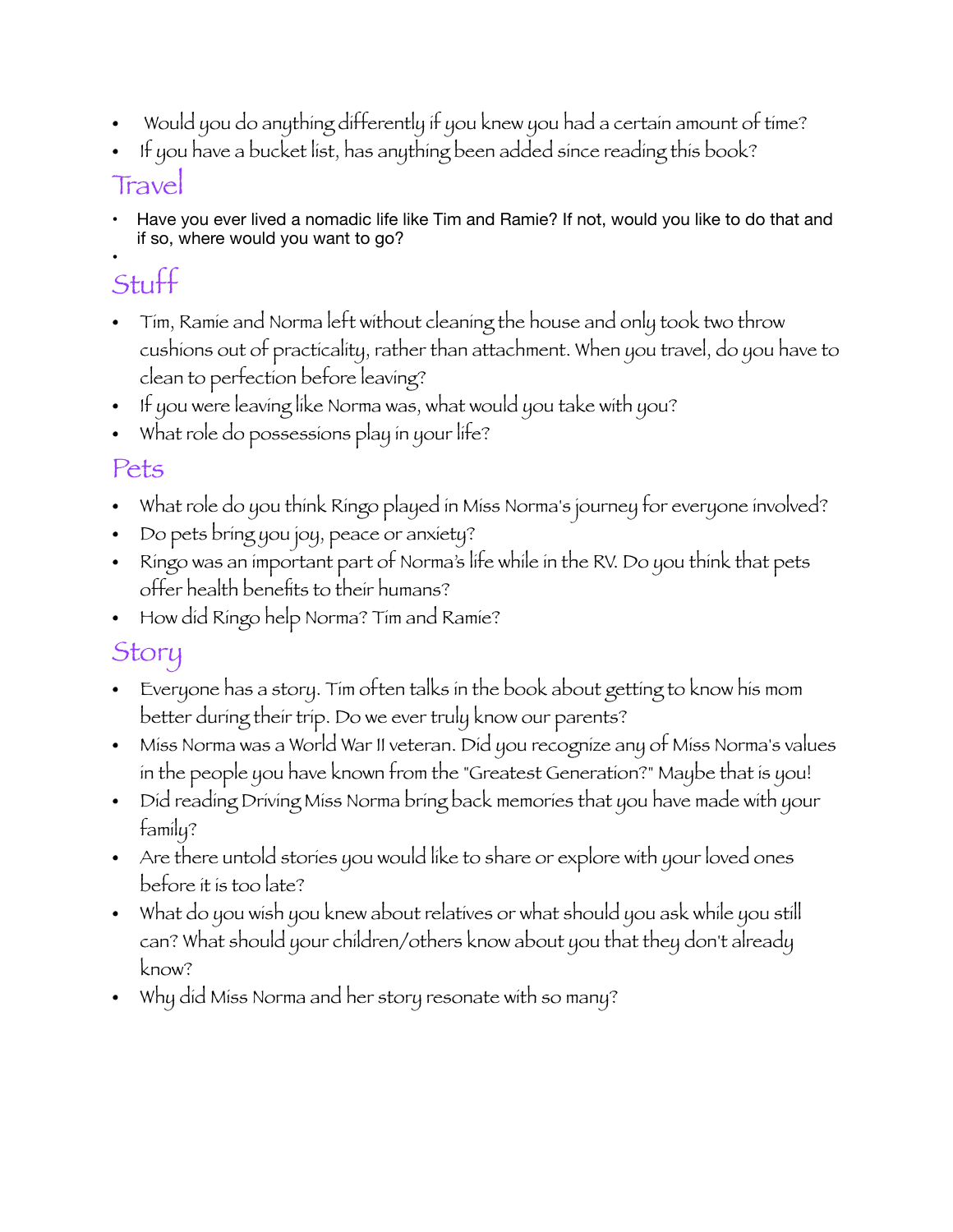# Impact

- Miss Norma became very popular on Facebook with thousands of followers from around the world tracking her adventures. How would you feel about that many people following you and your life/death?
- Norma seemed to become more extroverted and open to new experiences throughout her journey. Do you think that this was due to her advancing age, her terminal diagnosis, or was Norma always an outgoing person but never given the opportunity to share that side of her personality?
- What do you think was the biggest impact Miss Norma had on the world?

#### Kindness

- Were you surprised by the kindness that showed up at every corner of Miss Norma's journey?
- Has it inspired you to think about the good around us?
- Have you changed because of this?

# Care

- Have you been a caregiver for an elderly person? How do/did they approach their end-of-life? From their examples, what would you do differently?
- What do you think about caregiving nomadically?
- Many people feel the most comfortable when they are in their own home. How would you feel about being sick and dying far away from home and your normal environment?
- What did Tim and Ramie do to care for themselves during their time with Miss Norma? How important is self-care when so much of your time and energy is given to others?

## Flavor

- In the chapter called "Flavor," they decide to eat something distinctive from each state. Would you try Rocky Mountain "oysters"? The raw oysters in New Orleans? Key lime pie, Fried green tomatoes? Lobster?
- What role does food play in your life? Are you a cook or a baker? Is food simple sustenance? A hobby? A means of communication? A love language, like it is for Tim?

# Faith

- How important is faith at this time in a person's life?
- What do you make of Stacy as their "angel?"